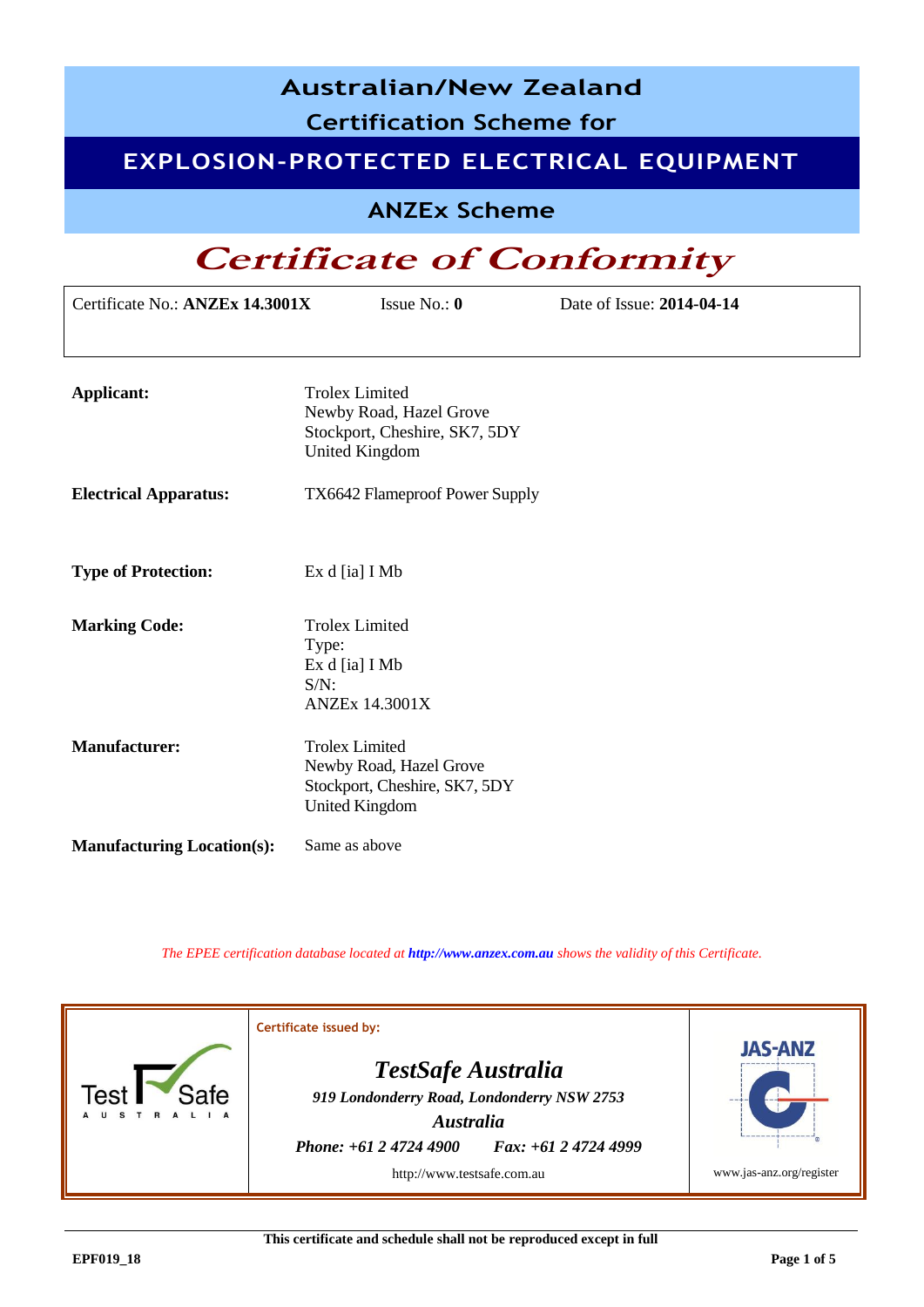| <b>Australian/New Zealand</b>            |                         |                           |  |  |
|------------------------------------------|-------------------------|---------------------------|--|--|
| <b>Certification Scheme for</b>          |                         |                           |  |  |
| EXPLOSION-PROTECTED ELECTRICAL EQUIPMENT |                         |                           |  |  |
| <b>ANZEx Scheme</b>                      |                         |                           |  |  |
| <b>Certificate of Conformity</b>         |                         |                           |  |  |
| Certificate No.: ANZEx 14.3001X          | Issue No.: $\mathbf{0}$ | Date of Issue: 2014-04-14 |  |  |

*This certificate is granted subject to the conditions as set out in Standards Australia/Standards New Zealand Miscellaneous Publication MP87.1:2008.*

#### **STANDARDS:**

*The electrical apparatus and any acceptable variations to it specified in the schedule of this certificate and the identified documents, was found to comply with the following standards:* 

| IEC 60079.0:2007:  | Explosive gas atmospheres – Part 0: Equipment – General requirements                 |
|--------------------|--------------------------------------------------------------------------------------|
| IEC 60079.1:2007:  | Explosive gas atmospheres – Part 1: Equipment protection by flameproof enclosure 'd' |
| IEC 60079-11:2011: | Explosive atmospheres: Part 11: Equipment protection by intrinsic safety 'i'         |
| IEC 60079-0:2011:  | <b>Explosive atmospheres: Part 0: Equipment- general requirements</b>                |

*This Certificate does not indicate compliance with electrical safety and performance requirements other than those expressly included in the Standard(s) listed above.*

#### **ASSESSMENT & TEST REPORTS:**

*The equipment listed has successfully met the assessment and test requirements as recorded in:*  Test Report No. and Issuing Body: **34525 – TestSafe Australia**

Quality Assessment Report No. and Issuing Body: **GB/SIR/QAR07.0017/04 – 55A/30993 – SIRA**

File Reference: **2013/006234**

Ujen Singh 14 April 2014

*Signed for and on behalf of issuing body Date of Issue*

Quality & Certification Manager

*Position*

**This certificate is not transferable and remains the property of the issuing body and must be returned in the event of it being revoked or not renewed.**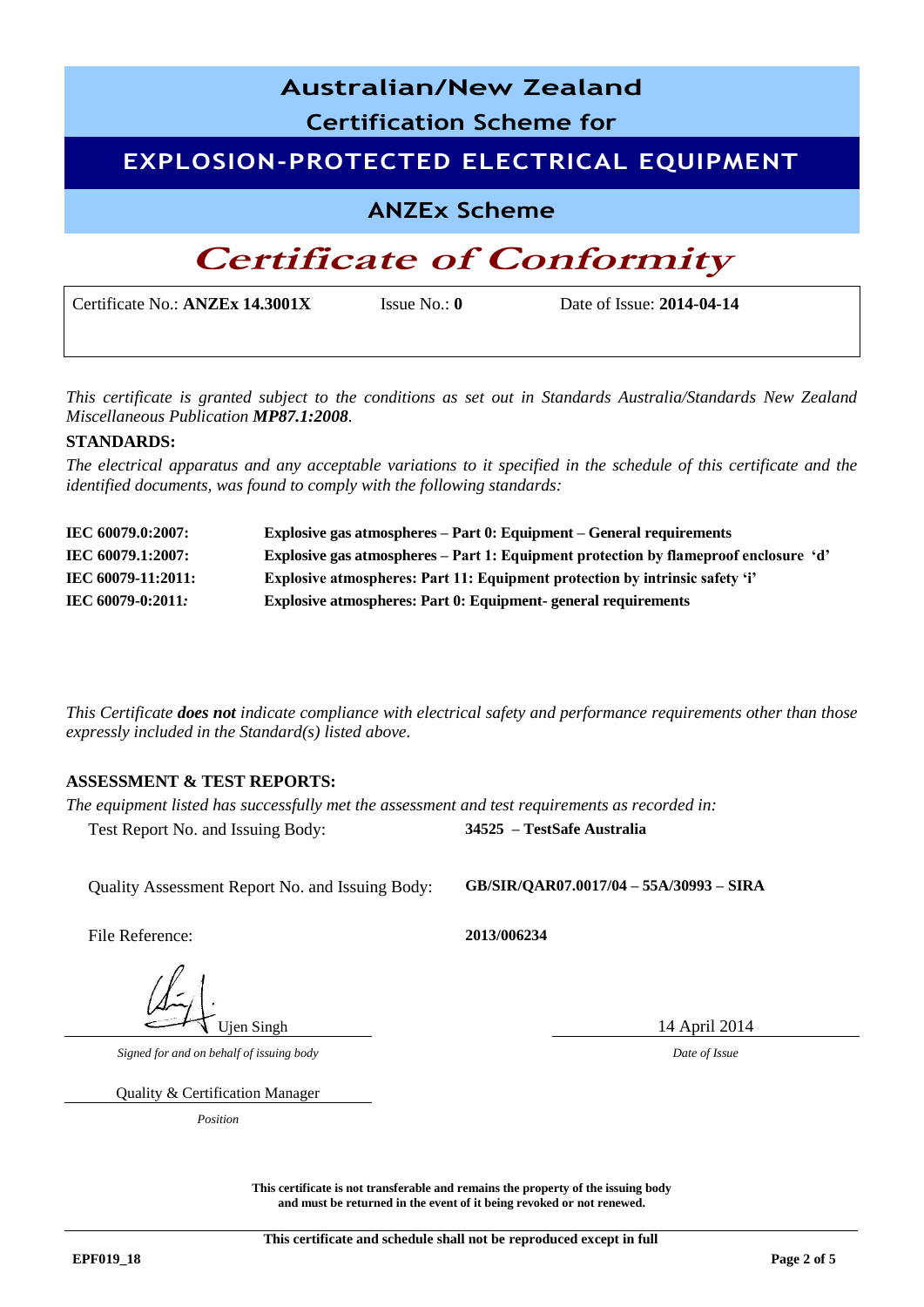## **Australian/New Zealand Certification Scheme for EXPLOSION-PROTECTED ELECTRICAL EQUIPMENT ANZEx Scheme**

### **Certificate of Conformity**

Certificate No.: **ANZEx 14.3001X** Issue No.: **0** Date of Issue: **2014-04-14**

### **Schedule**

#### **EQUIPMENT:**

The TX6642 power supply is a TX6641 intrinsically safe power supply, already certified under ANZEx 14.3006X, fitted in flameproof housing. The power supply has a mains power input, intrinsically safe output(s) and optional control relay circuits.

The enclosure is fabricated from mild steel and has a bolt on sheet steel cover retained by stainless steel hexagonal socket headed screws Grade A2/70. The enclosure is of two compartments. The main one being of flameproof construction and intended to house the power supply, the other having no Ex protection and intended to house the terminals of the IS circuits. The enclosure includes a potted feed through bushings Bartec Type 07-9102-E122 and Type 07-9102-E06D in the common wall of the compartments for transit of the IS circuits. These bushings are certified under IECEx scheme with certificate IECEx PTB 06.0093U.

Five threaded entries M25 or M20 are provided for power supply and relay contact circuit and they will be closed with suitable certified Ex d cable glands or blanking plugs.

#### **CONDITIONS OF CERTIFICATION:**

- 1. It is a condition of specific use that the flamepath dimensions will be maintained in accordance with dimensions detailed in drawing P5531-02-02.
- 2. It is a condition of safe use that installation entry to the main compartment shall be via suitably Ex d certified cable gland.
- 3. It is a condition of safe use that the connections to the relay boards must both be configured as either to IS circuits or non-IS circuits. It is not permitted to mix the connection of IS and non-IS circuits to these relays.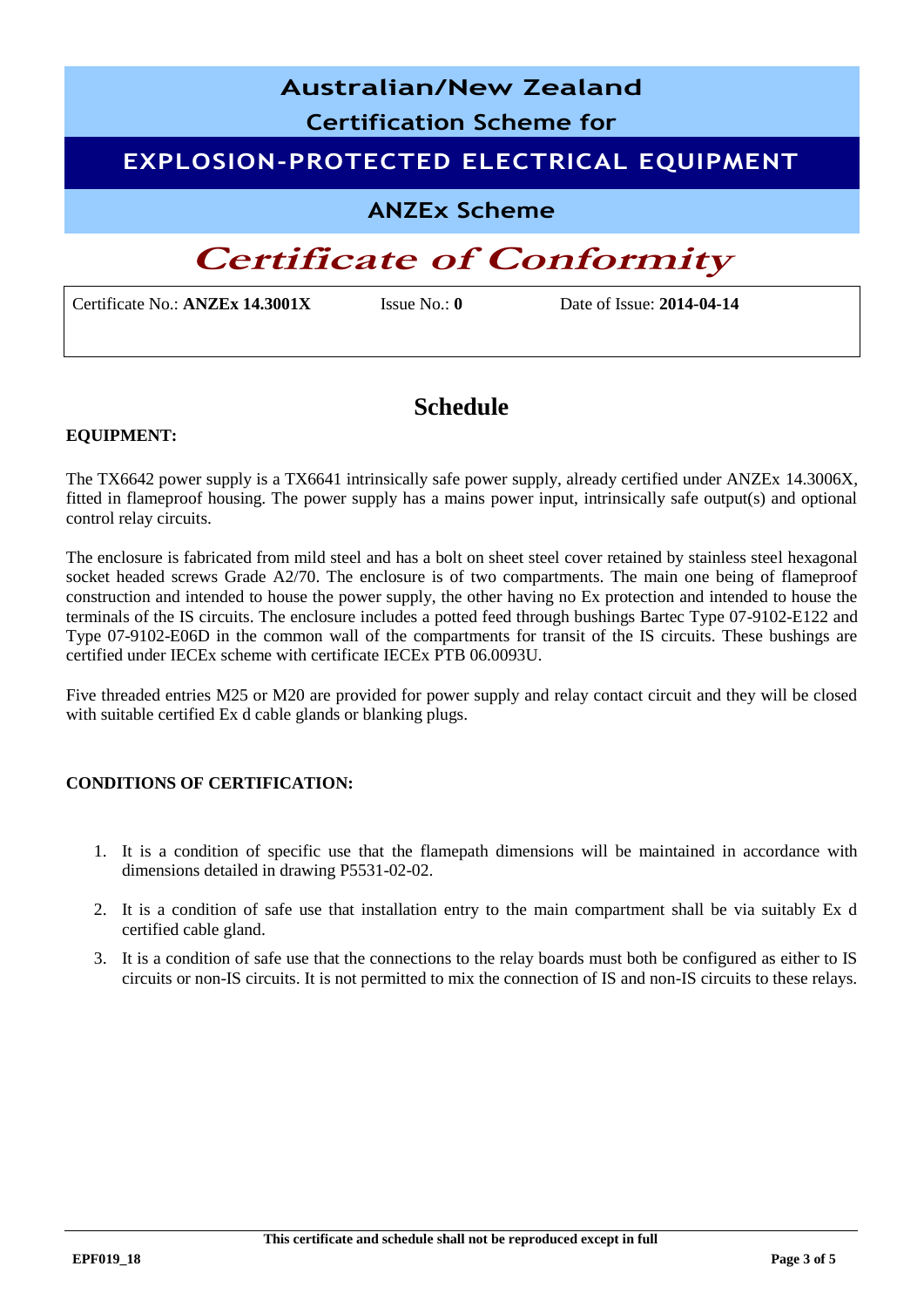# **Australian/New Zealand Certification Scheme for EXPLOSION-PROTECTED ELECTRICAL EQUIPMENT ANZEx Scheme Certificate of Conformity**

Certificate No.: **ANZEx 14.3001X** Issue No.: **0** Date of Issue: **2014-04-14**

4. It is a condition of safe use that the following parameters are taken into account in the installation:

| <b>Product Code</b> | <b>PSU Type</b> | U <sub>0</sub> | I <sub>0</sub> | Po      | Co          | Lo/Ro                   |
|---------------------|-----------------|----------------|----------------|---------|-------------|-------------------------|
| 109.1205            | 7.7 V 0.5 A     | 8.5 V          | 0.873A         | 5.28 W  | 646 µF      | 72.69 $\mu$ H/ $\Omega$ |
| 109.1204            | 7.7 V 1.0 A     | 8.5 V          | 1.76A          | 10.63 W | $560 \mu F$ | $36.17 \mu H/\Omega$    |
| 109.1203            | 7.7 V 1.4 A     | 8.5 V          | 1.76A          | 10.63 W | 560 µF      | $36.17 \mu H/\Omega$    |
| 109.1202            | 7.7 V 1.8 A     | 8.5 V          | 1.76A          | 10.63 W | 560 µF      | 36.17 $\mu$ H/ $\Omega$ |
| 101.1205            | 12.35 V 0.5 A   | 13.0 V         | 0.873 A        | 6.33 W  | $32 \mu F$  | 72.69 $\mu$ H/ $\Omega$ |
| 101.1204            | 12.35 V 1.0 A   | 13.0 V         | 1.76A          | 12.73 W | 30.29 µF    | 36.17 $\mu$ H/ $\Omega$ |
| 101.1203            | 12.35 V 1.4 A   | 13.0 V         | 2.38A          | 17.23 W | 19.46 µF    | 26.72 $\mu$ H/ $\Omega$ |
| 101.1202            | 12.35 V 1.8 A   | 13.0V          | 2.38 A         | 17.23 W | 19.46 µF    | 26.72 $\mu$ H/ $\Omega$ |
| 101.1204 (alt)      | 12.35 V 1.0 A   | 12.35 V        | 1.8A           | 10.45 W | $30 \mu F$  | 44.63 $\mu$ H/ $\Omega$ |

| <b>Product</b><br>Code | <b>PSU Type</b>    | Um<br>(Terminals marked 'ac Supply') |
|------------------------|--------------------|--------------------------------------|
| 103                    | 24 V rms supply    | 24 V rms                             |
| 105                    | 110 V rms supply   | 110 V rms                            |
| 106                    | 230 V mains supply | 230 V rms                            |

| <b>Product Code</b> | <b>PSU Type</b>                               | Terminals marked R1, R2, R3, R4 |                                  |  |
|---------------------|-----------------------------------------------|---------------------------------|----------------------------------|--|
| 19                  | <b>Fitted with Relay</b><br>$ $ Um: 375 V rms |                                 | $\parallel$ lm: 5 A rms          |  |
|                     | board                                         |                                 | or                               |  |
|                     |                                               | Ui: 30 V                        | $\mathop{\rm I}\nolimits$ i: 5 A |  |